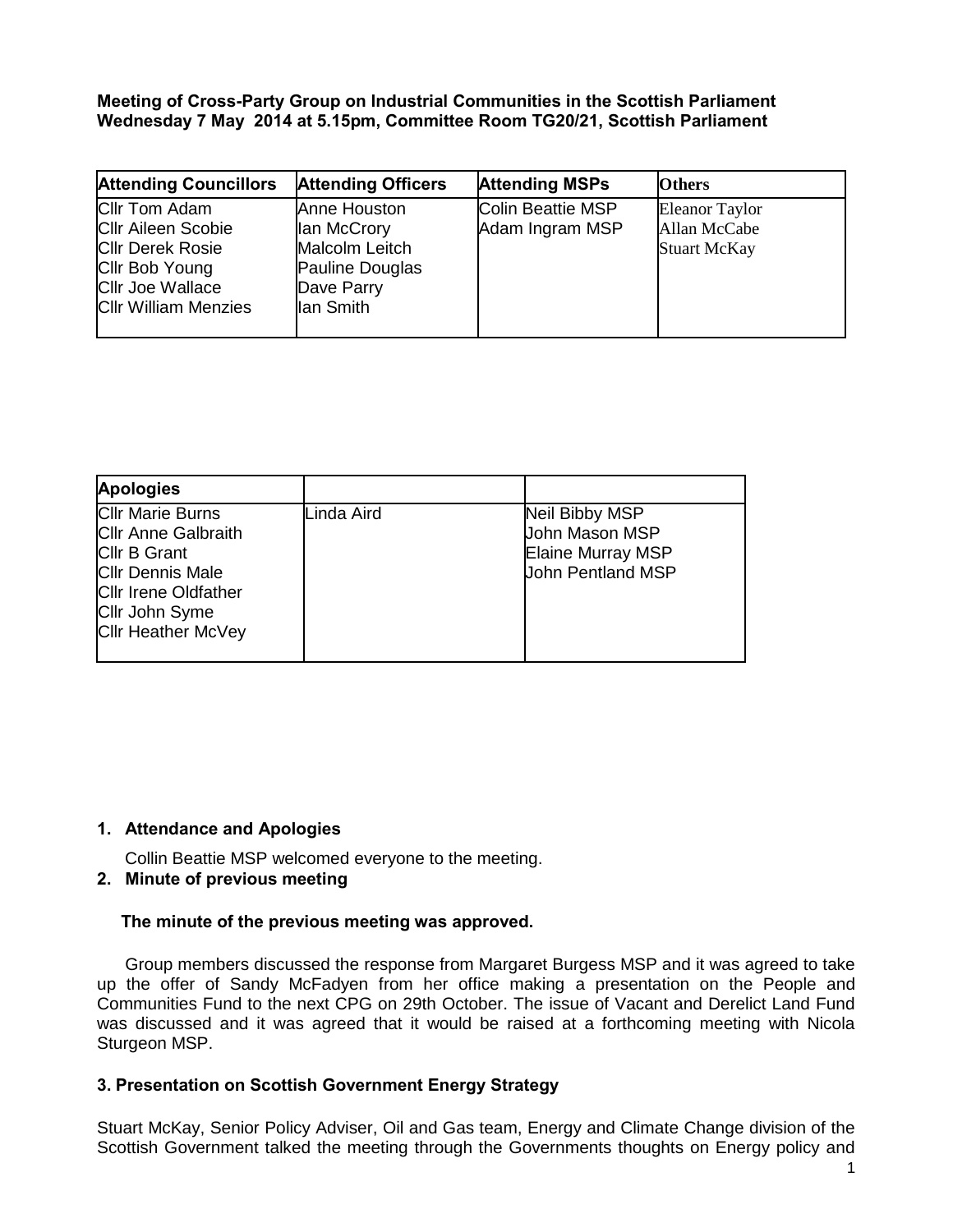paid particular attention to issues such as fracking. He re-iterated the Governments position on a preference for Renewable energy as the way forward but also recognised that oil and gas were required to build windfarms. In fact, his view was that windarms had possibly begun to run their course. He also drew the groups attention to Scotland's reliance on gas for domestic and industrial use. In terms of fracking he indicated that the the Scottish Government were still on a steep learning curve with regard to this issue and have not taken a position on fracking but are leaving the decision to local authorities at this stage. While the UK Government issues licences for fracking, it also requires planning permission from local authorities. The group then discussed issues such as the limited lifespan of coal supply. For example, it was recognised that by 2021/22 Longannet will cease to produce coal. The potential impact on gas supply by the Ukraine/Russia dispute was also acknowledged. The group expressed some concern about the divisive impact of windfarms on communities. There was also some disappointment expressed about the Government's lack of support for clean coal technology and an acknowledgment of the sensitivities around the issue of fracking.

Fergus Ewing has agreed to speak to the next meeting of the CPG on 29th October where this topic can be discussed in more detail.

### 4. **`Presentation - ' Supporting Economic Growth through use of RSA and Assisted Areas', Eleanor Taylor and Allan McCabe, Scottish Enterprise.**

Eleanor Taylor, Director of Business Support, Scottish Enterprise explained the concept behind RSA in terms of improving job oppurtunities in Assisted Areas through creating and safeguarding jobs and indicated that Scotland has performed well with an annual RSA spend of around £30m. Allan McCabe then explained the selection process and how decisions were made on what were viable projects. Adam Ingram MSP questioned whether there was a 'clawback' of funds from unsuccessful projects to which Scottish Enterprise agreed. Bob Young asked what length of time companies were required to stay in an area following investment and was informed it was at least 18 months after the last job was created. Ian Smith enquired as the level of support for SME's and was informed that 80% of offers went to SME's but that the minumum value is £20k as the admin for awards lower than that does not give value for money. East Ayrshire was discussed and Barney informed the group that the council are looking to bring in experts in terms of successfully applying for RSA and in particular ways of targetting the resources at the most deprived areas. Adam Ingram also acknowledged that you need a certain level of infrastructure to attract investors before you can begin to provide substantial assistance.

Malcolm Leitch's interest revolved around what needs to be done to get 'deal flow' going? Eleanor Taylor highlighted the approach of trying to align RSA with account managed companies and that they are also signposting towards certain areas of high unemployment. It was agreed that the key to success was getting prospective businesses to become account managed and also to support indigenous company growth.

Eleanor Taylor offered conversations with individual Local Authorities to discuss 'deal flow'.

Overall, Scottish Enterprise representatives felt that RSA was a highly effective scheme and that combined with SMART and other incentives provided a comprehensive level of support to investors.

## **5. Meeting with Nicola Sturgeon - 22 May 14**

The agenda for the forthcoming meeting between CPG representatives and Nicola Sturgeon was discussed. The following possible topics were agreed although it was felt that care should be taken not to have to full an agenda. Ten Point Plan, VDLF, Youth Unemployment and Connectivity in Industrial Communities were all agreed as points for discussion with the DFM.